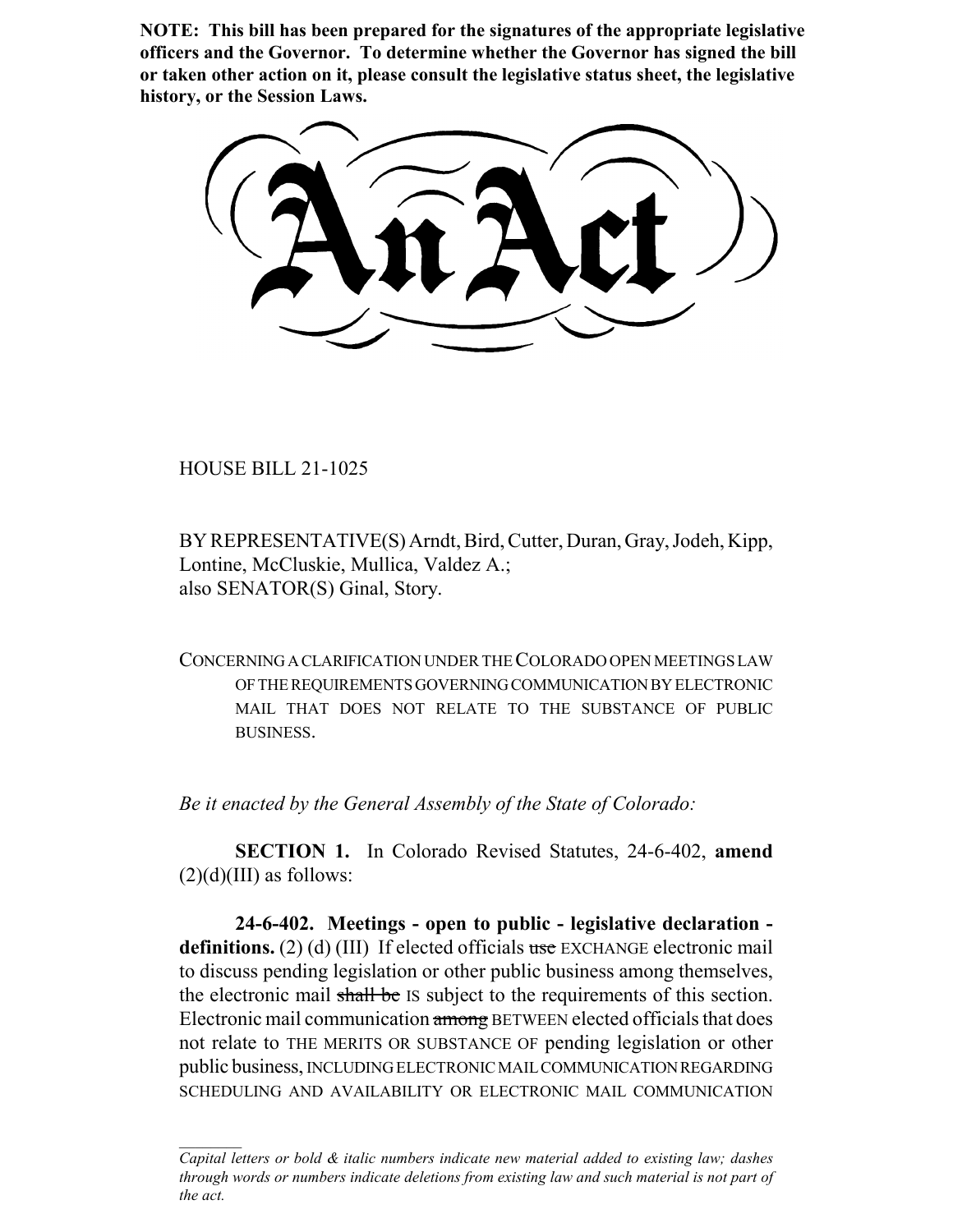THAT IS SENT BY AN ELECTED OFFICIAL FOR THE PURPOSE OF FORWARDING INFORMATION, RESPONDING TO AN INQUIRY FROM AN INDIVIDUAL WHO IS NOT A MEMBER OF THE STATE OR LOCAL PUBLIC BODY, OR POSING A QUESTION FOR LATER DISCUSSION BY THE PUBLIC BODY, shall not be considered a "meeting" within the meaning of this section. FOR PURPOSES OF THIS SUBSECTION  $(2)(d)(III)$ , "MERITS OR SUBSTANCE" MEANS ANY DISCUSSION, DEBATE, OR EXCHANGE OF IDEAS, EITHER GENERALLY OR SPECIFICALLY, RELATED TO THE ESSENCE OF ANY PUBLIC POLICY PROPOSITION, SPECIFIC PROPOSAL, OR ANY OTHER MATTER BEING CONSIDERED BY THE GOVERNING ENTITY.

**SECTION 2. Act subject to petition - effective date applicability.** (1) This act takes effect at 12:01 a.m. on the day following the expiration of the ninety-day period after final adjournment of the general assembly; except that, if a referendum petition is filed pursuant to section 1 (3) of article V of the state constitution against this act or an item, section, or part of this act within such period, then the act, item, section, or part will not take effect unless approved by the people at the general election to be held in November 2022 and, in such case, will take effect on the date of the official declaration of the vote thereon by the governor.